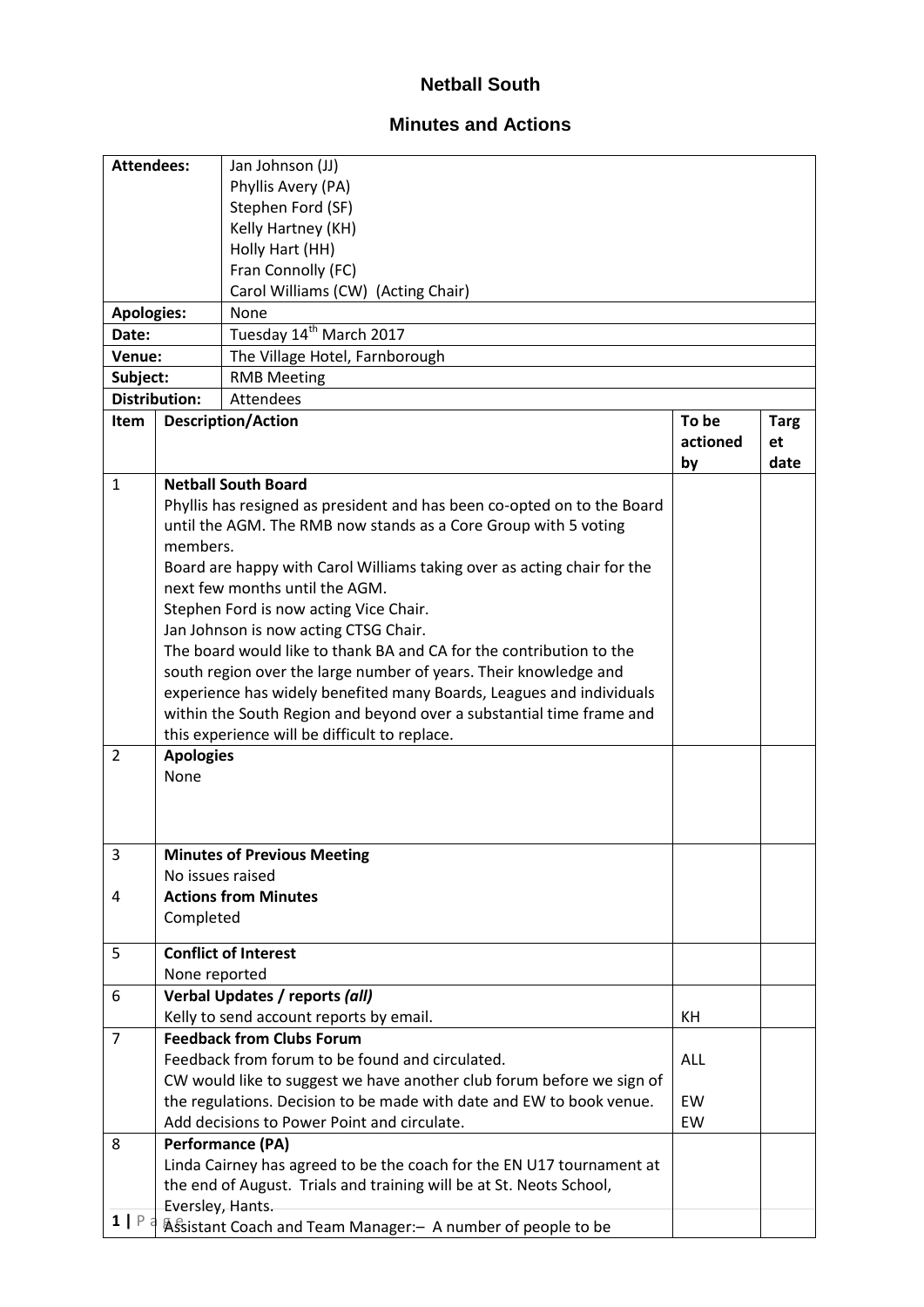|  |    | considered, decision to be made by PA.<br>Whole event is costing the region around £6,000/£7,000. RMB                                                                                                                                                                | PA    |  |
|--|----|----------------------------------------------------------------------------------------------------------------------------------------------------------------------------------------------------------------------------------------------------------------------|-------|--|
|  |    | requested that PA creates a budget plan to be discussed. Could/should                                                                                                                                                                                                |       |  |
|  |    | players help financially if able to do so?                                                                                                                                                                                                                           |       |  |
|  |    | HH to ask other regions how they are funding the team/event.                                                                                                                                                                                                         |       |  |
|  |    | Summer Camp breaks even or makes a profit - could coincide a                                                                                                                                                                                                         |       |  |
|  |    | residential camp for Team South Tigers with Summer Camp.                                                                                                                                                                                                             | HH    |  |
|  |    | Previous South player has applied for a bursary to help with Mavericks<br>fees. PA to make paperwork available for discussion at next RMB -<br>fund up to £150 of fees.                                                                                              | PA    |  |
|  |    | Bursary forms to be sent to EW to be placed on Netball South website.                                                                                                                                                                                                |       |  |
|  |    | National Academy screening - congratulations to the five successful                                                                                                                                                                                                  | PA/EW |  |
|  |    | Netball South athletes selected.                                                                                                                                                                                                                                     |       |  |
|  |    |                                                                                                                                                                                                                                                                      |       |  |
|  | 9  | <b>Goalden Globes (HH)</b><br>Potentially no counties putting in nominations forward due to date                                                                                                                                                                     |       |  |
|  |    | clashes and engagement.                                                                                                                                                                                                                                              |       |  |
|  |    | Four options -                                                                                                                                                                                                                                                       |       |  |
|  |    | Go ahead 9 <sup>th</sup> June; NDO and NDCC put forward nominations.                                                                                                                                                                                                 |       |  |
|  |    | Change date to involve Oxon.                                                                                                                                                                                                                                         |       |  |
|  |    | Cancel the event.                                                                                                                                                                                                                                                    |       |  |
|  |    | Rather than spending on an event, support counties with<br>bursaries and awards.                                                                                                                                                                                     |       |  |
|  |    | Award night with the AGM.                                                                                                                                                                                                                                            |       |  |
|  |    | The decision was made to cancel the GGA 2017.                                                                                                                                                                                                                        |       |  |
|  |    | EW to remove the "Save the date!" from the Website.                                                                                                                                                                                                                  | EW    |  |
|  | 10 | EN Update (CW/HH) Fran Connelly attended to present this £10                                                                                                                                                                                                         |       |  |
|  |    | Membership fee increase discussion                                                                                                                                                                                                                                   |       |  |
|  |    | FAQ's will be circulated to voting members 15/2/17                                                                                                                                                                                                                   |       |  |
|  |    | EN has received a 33% cut in Sport England funding (most other sports                                                                                                                                                                                                |       |  |
|  |    | have received 50-70% cut)<br>The new funding level puts us below where we were between 2009/10                                                                                                                                                                       |       |  |
|  |    | when we had no local level staff.                                                                                                                                                                                                                                    |       |  |
|  |    | England Netball have set themselves aggressive commercial targets and<br>challenging cost efficiencies to reduce the funding gap but without<br>membership support they can't bridge the full gap<br>EN are currently in a 30 day consultation period around a staff |       |  |
|  |    |                                                                                                                                                                                                                                                                      |       |  |
|  |    | restructure and proposed HQ relocation to Loughborough. Shared                                                                                                                                                                                                       |       |  |
|  |    | HR/finance services/reception. The new venue borders Loughborough                                                                                                                                                                                                    |       |  |
|  |    | university - Sports park.                                                                                                                                                                                                                                            |       |  |
|  |    | No membership changes, just the increase in cost.                                                                                                                                                                                                                    |       |  |
|  |    | EN acknowledge they need to promote the benefits of individual<br>membership better and have produced some materials to help support                                                                                                                                 |       |  |
|  |    | this. The countdown card currently provides great benefits that                                                                                                                                                                                                      |       |  |
|  |    | members are unaware of.                                                                                                                                                                                                                                              |       |  |
|  |    | Junior Vs Adult increase in affiliation fees: Regional roadshows said                                                                                                                                                                                                |       |  |
|  |    | don't increase the juniors.                                                                                                                                                                                                                                          |       |  |
|  |    | NDO and NDCC contracts have been extended for 1 year based on                                                                                                                                                                                                        |       |  |
|  |    | positive county feedback.                                                                                                                                                                                                                                            |       |  |